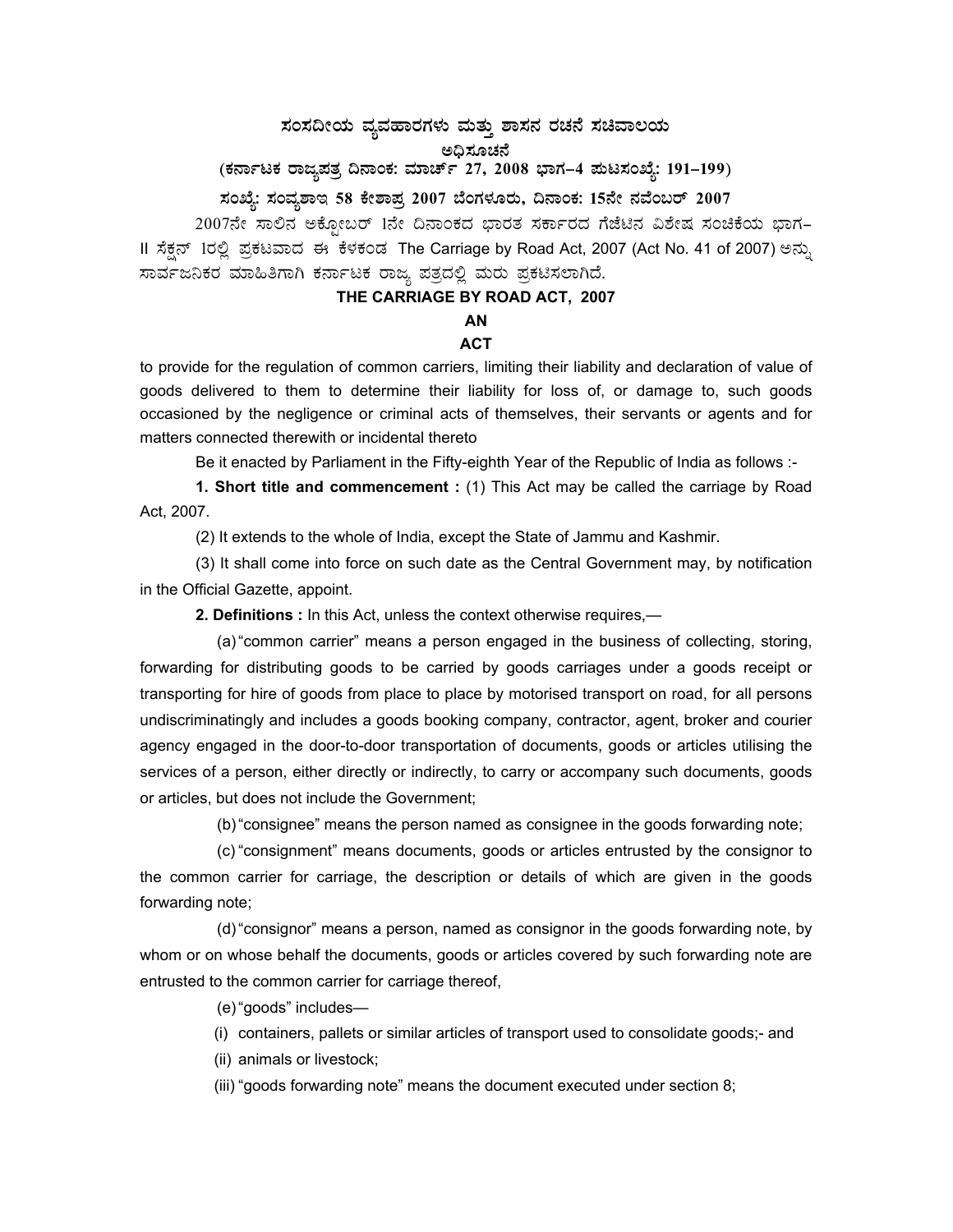(g) "goods receipt" means the receipt issued under section 9;

 (h) "person" includes any association or body of persons, whether incorporated or not, a road transport booking company, contractor and an agent or a broker carrying on the business of a common carrier;

(i) "prescribed" means prescribed by rules made under this Act;

 (j) "registering authority" means a State Transport Authority or a Regional Transport Authority constituted under section 68 of the Motor Vehicles Act, 1988; (59 of 1988)

 (k) "registration" means the registration granted or renewed under sub-section (5) of section 4.

 **3. Persons not to engage in business of common carrier without registration :** (1) No person shall engage in the business of a common carrier, after the commencement of this Act, unless he has been granted a certificate of registration.

 (2) Any person who is engaged, whether wholly or partly, in the business of a common carrier, immediately before the commencement of this Act, shall,—

(a) apply for a registration within ninety days from the date of such commencement;

 (b) cease to engage in such business on the expiry of one hundred and eighty days from the date of such commencement unless he has applied for registration and the certificate of registration has been granted by the registering authority.

 **4. Application for grant or renewal of registration :** (1) Any person, who is engaged or intends to engage in the business of a common carrier, shall apply for the grant or renewal of a certificate of registration for carrying on the business of common carrier to the registering authority.

 (2) An application under sub-section (1) shall be made, to the registering authority having jurisdiction in the area in which the applicant resides or has his principal place of business stating that the application is for the main office, in such form and manner and accompanied by such fees payable to the registering authority as may be prescribed.

 (3) An application for grant or renewal of certificate of registration for the main office shall contain the details of branch office, if any, to be operated outside the jurisdiction of the State or Union territory in which the main office is to be registered in such form and manner as may be prescribed:

 Provided that an application for the purpose to open or close a branch office shall be made to the registering authority having jurisdiction over the main office.

 (4) A registering authority shall, before granting or renewing a certificate of registration, satisfy itself that the applicant fulfills such conditions as may be prescribed.

 (5) The registering authority may, on receipt of an application under sub-section (2) or sub-section (3) and after satisfying itself that the applicant fulfills the requirements of sub-section (4), grant the certificate of registration or renew it, as the case may be, for carrying on the business of a common carrier, in such form and subject to such conditions as may be prescribed: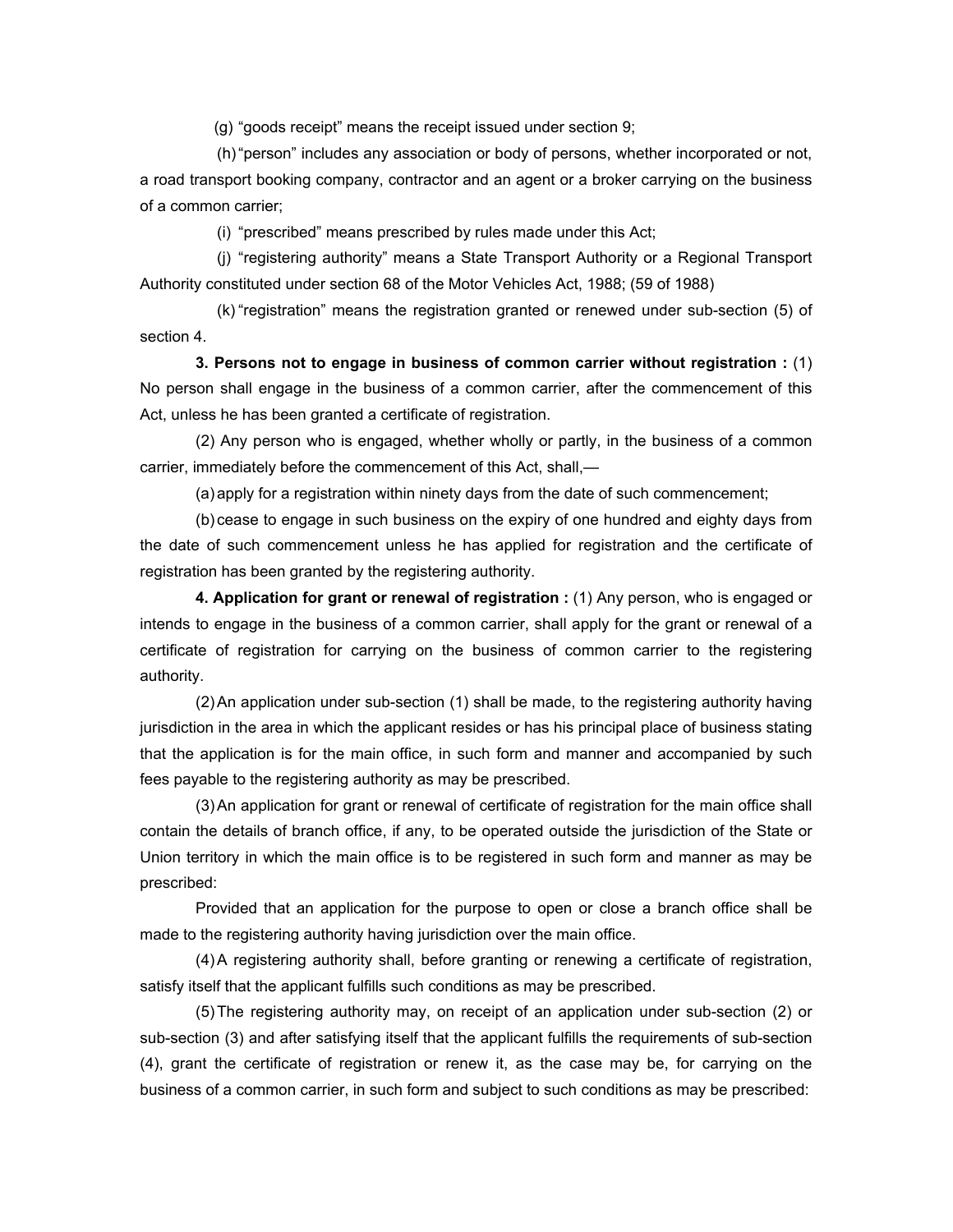Provided that no application for the grant or renewal of a certificate of registration shall be refused by the registering authority unless the applicant has been given an opportunity of being heard and the reasons for such refusal are given in writing by the registering authority within sixty days from the date of receipt of such application:

 Provided further that if such refusal has not been communicated within sixty days of the date of application, the registering authority shall grant or renew certificate of registration within a further period of thirty days.

 (6) A certificate of registration granted or renewed under sub-section (5) shall contain the details of branch offices to be operated in various States and Union territories, and shall be valid for a period of ten years from the date of such grant or renewal, as the case may be: -

 Provided that in the case of registration in respect of branch offices referred to in subsection (3), the validity of such registration shall be restricted to the validity of the registration granted in respect of the main office.

(7) The holder of a certificate of registration shall—

(a) maintain a register in such form and manner as may be prescribed;

 (b) for shifting the main office mentioned in the certificate of registration submit an application to the registering authority which granted the certificate of registration:

 Provided that such registering authority shall grant or refuse permission for shifting the main office within thirty days from the date of receipt of such application and that no application for shifting the main office shall be refused unless the applicant has been given an opportunity of being heard and reasons for such refusal are given in writing by the registering authority:

 Provided further that in case the registering authority has not either granted or refused the permission within thirty days it shall be deemed that the permission for shifting has been granted.

 (c) submit to the registering authority under whose jurisdiction the main office is located and the Transport Research Wing of the Ministry or Department of the Central Government dealing with road transport and highways such information and return as may be prescribed within one hundred and twenty days after the thirty-first day of March every year;

 (d) display at a prominent place in its or its main office and each branch office, if any, a certificate of registration in original or certified copy thereof attested by the concerned registering authority, a notary or a Gazetted Officer of the Central or State Government.

 (8) A common carrier shall not load the motor vehicle beyond the gross vehicle weight mentioned in the registration certificate whose registration number is mentioned in the goods forwarding note or goods receipt, and the common carrier shall not allow such vehicle to be loaded beyond the gross vehicle weight.

 **5. Suspension or cancellation of registration :** (1) If the registering authority is satisfied that the holder of certificate of registration has failed to comply with any of the provisions of sub-section (7) of section 4, it may give a notice by registered post or through electronic media or by any verifiable means to the holder of certificate of registration to rectify within a period of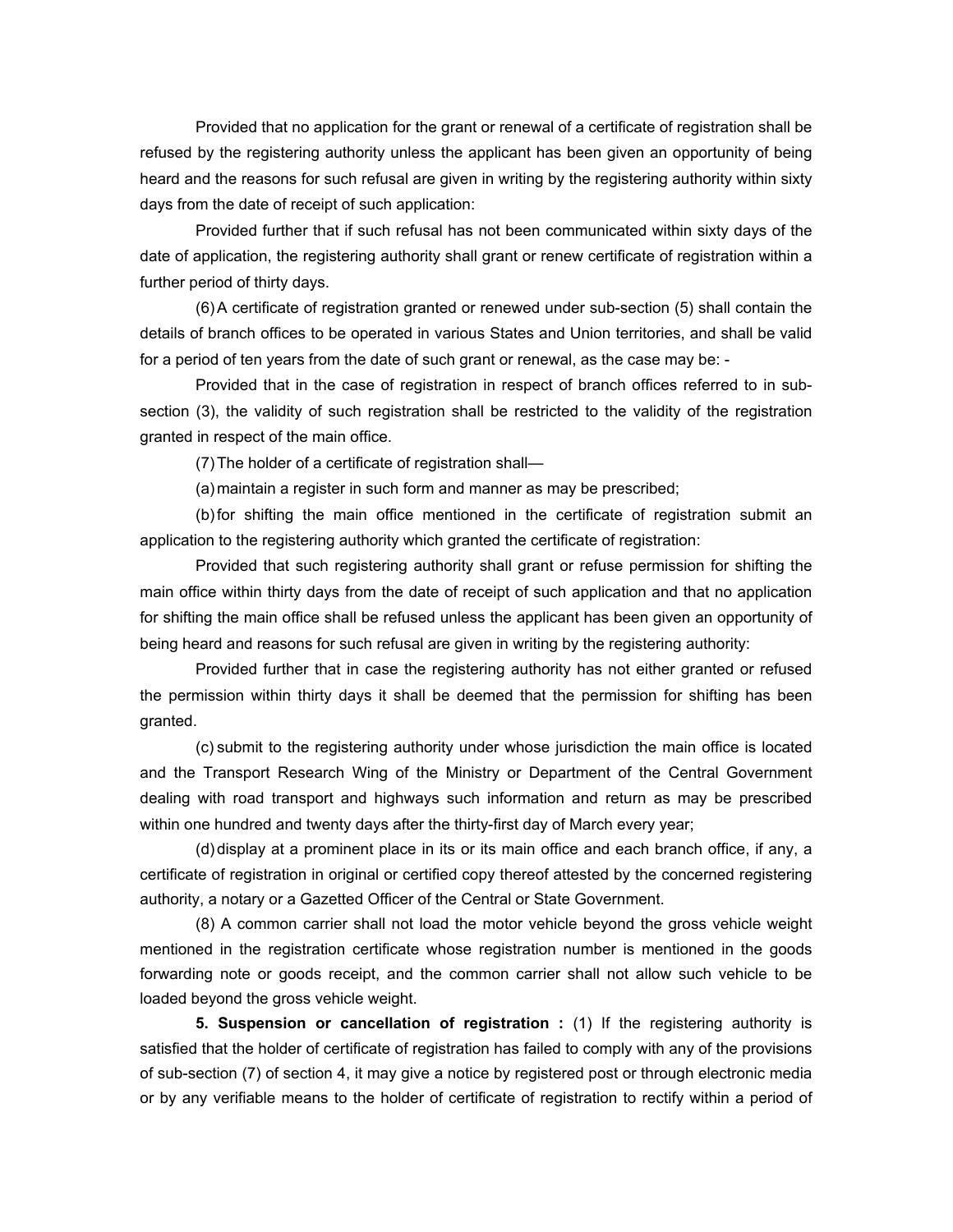thirty days and in case such a holder fails to do so, it may revoke the certificate of registration on completion of enquiry.

 (2) If a complaint is received by the registering authority against a common carrier from a consignor in respect of,-

(i) non-issuance of receipt of goods;

 (ii) non-disclosure of the whereabouts of the goods in transit when asked by the consignor or consignee; or

(iii) detention of goods for delivery without valid reasons; or

 (iv) demand for unreasonable additional charges at the time of delivery, which were neither disclosed nor agreed upon between the consignor and the consignee earlier; or

(v) non-payment of charges agreed and payable to truck-owners,

it may give a notice by registered post or through electronic media or by any other verifiable means to the holder of certificate of registration to rectify the same within a period of thirty days and in case such holder fails to do so, it may revoke certificate of registration for a period as may be prescribed under the rules on completion of that enquiry.

 (3) If the registering authority or any other authority so authorised under the Motor Vehicles Act, 1988 (59 of 1988) has received proof of violation of provision of sub-section (8) of section 4, it shall be competent to impose the penalty prescribed under section 194 of the Motor Vehicles Act, 1988 on the common carrier, notwithstanding the fact that such penalty have been already imposed on and realised from the driver or the owner of the goods vehicle or the consignor, as the case may be.

 (4) Any action for revocation of certificate of registration shall not be taken under subsections (1) and (2) unless the holder of the certificate of registration is given an opportunity of being heard in the enquiry and reasons for such action are given in writing by the registering authority.

 (5) The registering authority in whose jurisdiction the main office of the common carrier is located shall be competent to take action under sub-sections (1) and (2) and any other registering authority who has noticed the violations or has received complaints under the said sub-sections, shall report such matter to the registering authority having jurisdiction over the main office.

 (6) When the certificate of registration is revoked, the holder of the certificate of registration shall surrender the certificate of registration to the registering authority within a period of thirty days and it would be incumbent on the holder of the certificate of registration to complete the delivery and transactions in respect of the consignments already accepted by the common carrier from any consignor prior to the revocation of the certificate of registration.

 (7)The holder of a certificate of registration may, at any time, surrender the certificate to the registering authority which granted the registration and on such surrender the registering authority shall, after obtaining declaration from the holder of the certificate of registration that no liability is outstanding against him and that he shall discharge such liability, if held liable, revoke the certificate of registration: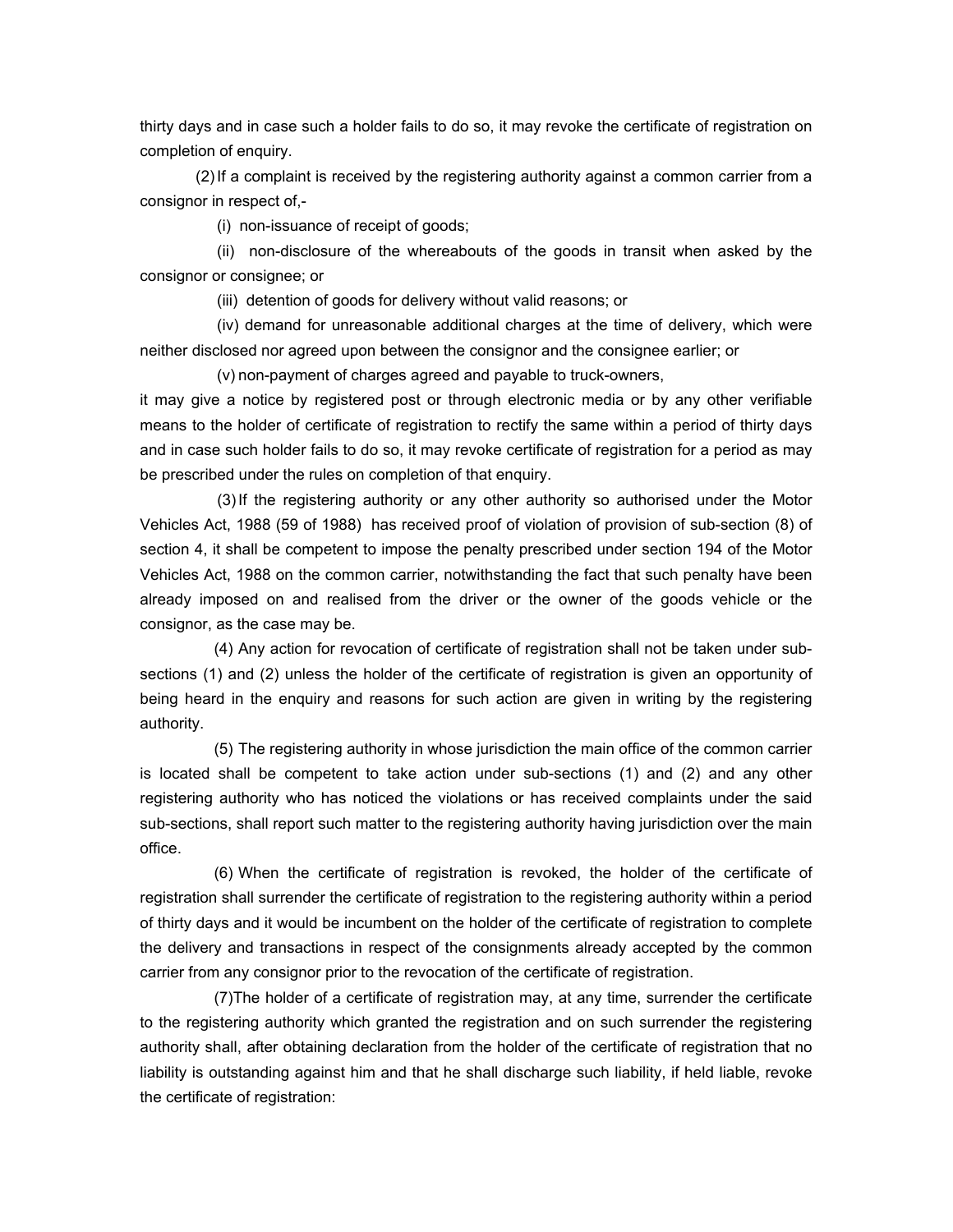Provided that if the surrender is in respect of a branch office, the endorsement in respect of the branch office shall be deleted from the certificate of registration and such deletion shall be notified by the registering authority having jurisdiction over the main office to such other authorities as may be prescribed.

 **6. Appeal :** (1) Any person aggrieved by an order of the registering authority refusing to grant or renew a certificate of registration or suspending or revoking a registration under this Act, may, within sixty days from the date of such order, appeal to the State Transport Appellate Tribunal constituted under sub-section (2) of section 89 of the Motor Vehicles Act, 1988 (59 of 1988).

 (2) An appeal under sub-section (1) shall be preferred in duplicate in the form of a memorandum setting forth the grounds of objection to the order of the registering authority and shall be accompanied by such fee as may be prescribed.

(3) Without prejudice to the provisions of sub-sections (1) and (2), the provisions of subsections (1) and (2) of section 89 of the Motor Vehicles Act, 1988 (59 of 1988) as in force immediately before the commencement of this Act, with regard to appeal, shall, as far as may, apply to every appeal as if the provisions aforesaid were enacted by this Act subject to the modification that any reference therein to the "permit" shall be construed as a reference to the "registration".

 **7. Submission of annual return :** The State Transport Authority in respect of each State or Union territory shall submit annually to the Ministry or Department of the Central Government dealing with road transport and highways a consolidated annual return giving the details of the goods carried by the common carriers in that State or the Union territory, as the case may be, on the basis of the returns received from the holders of the registration as specified under clause (c) of sub-section (7) of section 4

 **8. Goods forwarding note :**(1) Every consignor shall execute a goods forwarding note, in such form and manner as may be prescribed, which shall include a declaration about the value of the consignment and goods of dangerous or hazardous nature.

 (2) The consignor shall be responsible for the correctness of the particulars furnished by him in the goods forwarding note.

 (3) The consignor shall indemnify the common carrier against any damage suffered by him by reason of incorrectness or incompleteness of the particulars on the goods forwarding note.

 **9. Goods receipt :** (1) A common carrier shall,—

 (a) in case where the goods are to be loaded by the consignor, on the completion of such loading; or

 (b) in any other case, on the acceptance of the goods by him, issue a goods receipt in such form and manner as may be prescribed.

 (2) The goods receipt shall be issued in triplicate and the original shall be given to the consignor.

 (3) The goods receipt shall be prima facie evidence of the weight or measure and other particulars of the goods and the number of packages stated therein.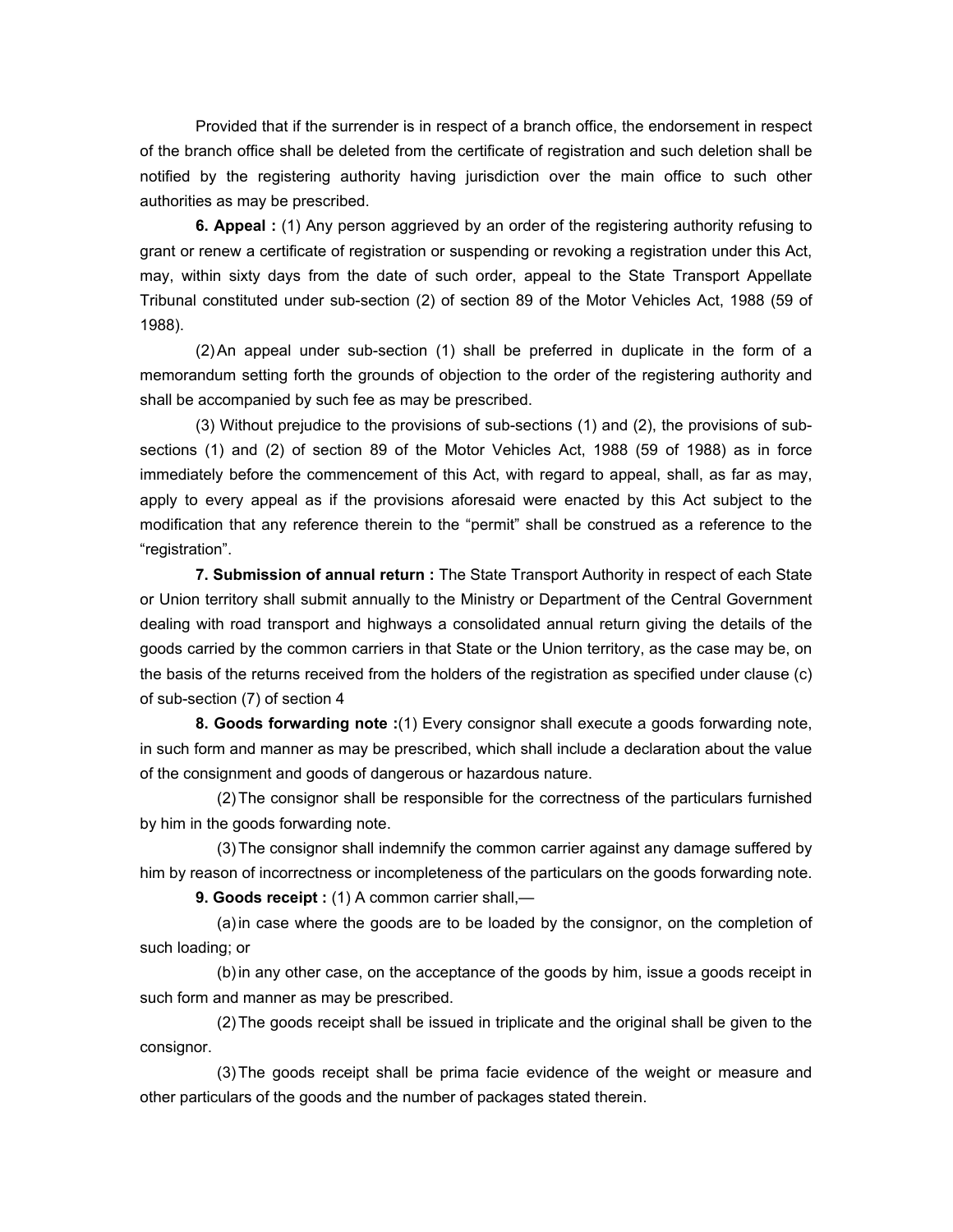(4) The goods receipt shall include an undertaking by the common carrier about the liability under section 10 or section 11.

 **10. Liability of common carrier :** (1) The liability of the common carrier for loss of, or damage to any consignment, shall be limited to such amount as may be prescribed having regard to the value, freight and nature of goods, documents or articles of the consignment, unless the consignor or any person duly authorised in that behalf have expressly undertaken to pay higher risk rate fixed by the common carrier under section 11.

 (2) The liability of the common carrier in case of any delay up to such period as may be mutually agreed upon by and between the consignor and the common carrier and specifically provided in the goods forwarding note including the consequential loss or damage to such consignment shall be limited to the amount of freight charges where such loss, damage or delay took place while the consignment was under the charge of such carrier:

 Provided that beyond the period so agreed upon in the goods forwarding note, compensation shall be payable in accordance with sub-section (1) or section 11:

 Provided further that the common carrier shall not be liable if such carrier proves that such loss of, or damage to, the consignment or delay in delivery thereof, had not taken place due to his fault or neglect or that of his servants or agents thereof.

 **11. Rates of charge to be fixed by common carrier for carriage of consignment at a higher risk rate :** Every common carrier may require payment for the higher risk undertaken by him in carrying a particular consignment at such rate of charge as he may fix and correspondingly, his liability would be in accordance with the terms as may be agreed upon with the consignor:

 Provided that to entitle such carrier to claim payment at a rate higher than his ordinary rate of charge, he should have exhibited a printed or written notice, in English and the vernacular language of the State, of the higher rate of charge in the place or premises where he carries on the business of common carrier.

**12. Conditions limiting exonerating the liability of the common carrier :** (1) Every common carrier shall be liable to the consignor for the loss or damage to any consignment in accordance with the goods forwarding note, where such loss or damage has arisen on account of any criminal act of the common carrier, or any of his servants or agents.

 (2) In any suit brought against the common carrier for the loss, damage or non-delivery of consignment, it shall not be necessary for the plaintiff to prove that such loss, damage or nondelivery was owing to the negligence or criminal act of the common carrier, or any of his servants or agents.

 (3) Where any consignment has been detained for examination or scrutiny by a competent authority and upon such examination or scrutiny it is found that certain prohibited goods or goods on which due tax was not paid or insufficiently paid have been entrusted to the common carrier by the consignor which have not been described in the goods forwarding note, the cost of such examination or scrutiny shall be borne by the consignor and the common carrier shall not be liable for any loss, damage or deterioration caused by such detention of the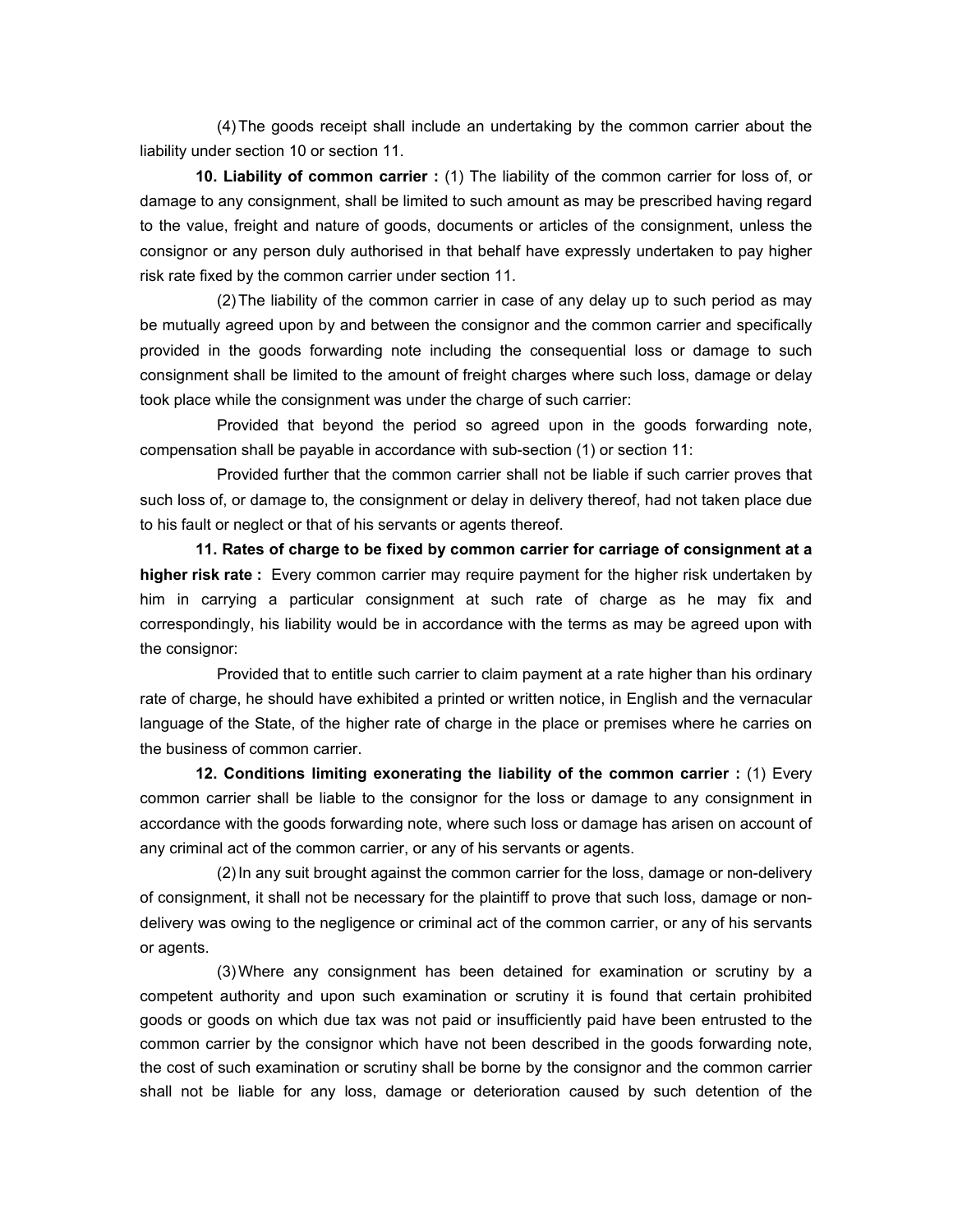consignment for examination or scrutiny:

or

 Provided that the onus of proving that such incorrect description of goods in the goods forwarding note was received from the consignor shall be on the common carrier.

 **Explanation.-** For the purposes of this section, "competent authority" means my person or authority who is empowered to examine or scrutinise goods by or under any law for the time being in force to secure compliance of provisions of that taw.

 **13. Provision for carriage of goods of dangerous or hazardous nature to human life :** (1) No goods of dangerous or hazardous nature to human life shall be carried by a common carrier except in accordance with such procedure and after complying with such safeguards as may be prescribed.

 (2) The Central Government may, by rules made in this behalf, specify the goods of dangerous or hazardous nature to human life and the label or class of labels to be carried in, or displayed on, the motor vehicle or such goods in the course of transportation.

 (3) Notwithstanding anything contained in any other law for the time being in force, every common carrier shall scrutinise and ensure before starting transportation of any consignment containing goods of dangerous or hazardous nature to human life that, the consignment is covered by, one or more insurance policies under a contract of insurance in respect of such goods providing relief in case of death or injury to a person or damage to any property or the consignment, if an accident takes place.

 **14. Power of Central Government to prohibit carriage of certain class of goods :**  The Central Government may, by notification in the Official Gazette, specify, in public interest, the goods or class or classes of goods which shall not be carried by a common carrier.

 **15. Right of common carrier in case of consignee's default :** (1) If the consignee fails to take delivery of any consignment of goods within a period of thirty days from the date of notice given by the common carrier, such consignment may be deemed as unclaimed:

 Provided that in case of perishable consignment, the period of thirty days shall not apply and the consignment shall be deemed unclaimed after a period of twenty-four hours of service of notice or any lesser period as may be mutually agreed to by and between the common carrier and the consignor.

 (2) In the case of an unclaimed consignment under sub-section (1), the common carrier may,—

(a) if such consignment is perishable in nature, have the right to sell the consignment;

 (b) if such consignment is not perishable in nature, cause a notice to be served upon the consignee or upon the consignor if the consignee is not available, requiring him to remove the goods within a period of fifteen days from the date of receipt of the notice and in case of failure to comply with the notice, the common carrier shall have the right to sell such consignment without any further notice to the consignee or the consignor, as the case may be.

 (3) The common carrier shall, out of the sale proceeds received under sub-section (2), retain a sum equal to the freight, storage and other charges due including expenses incurred for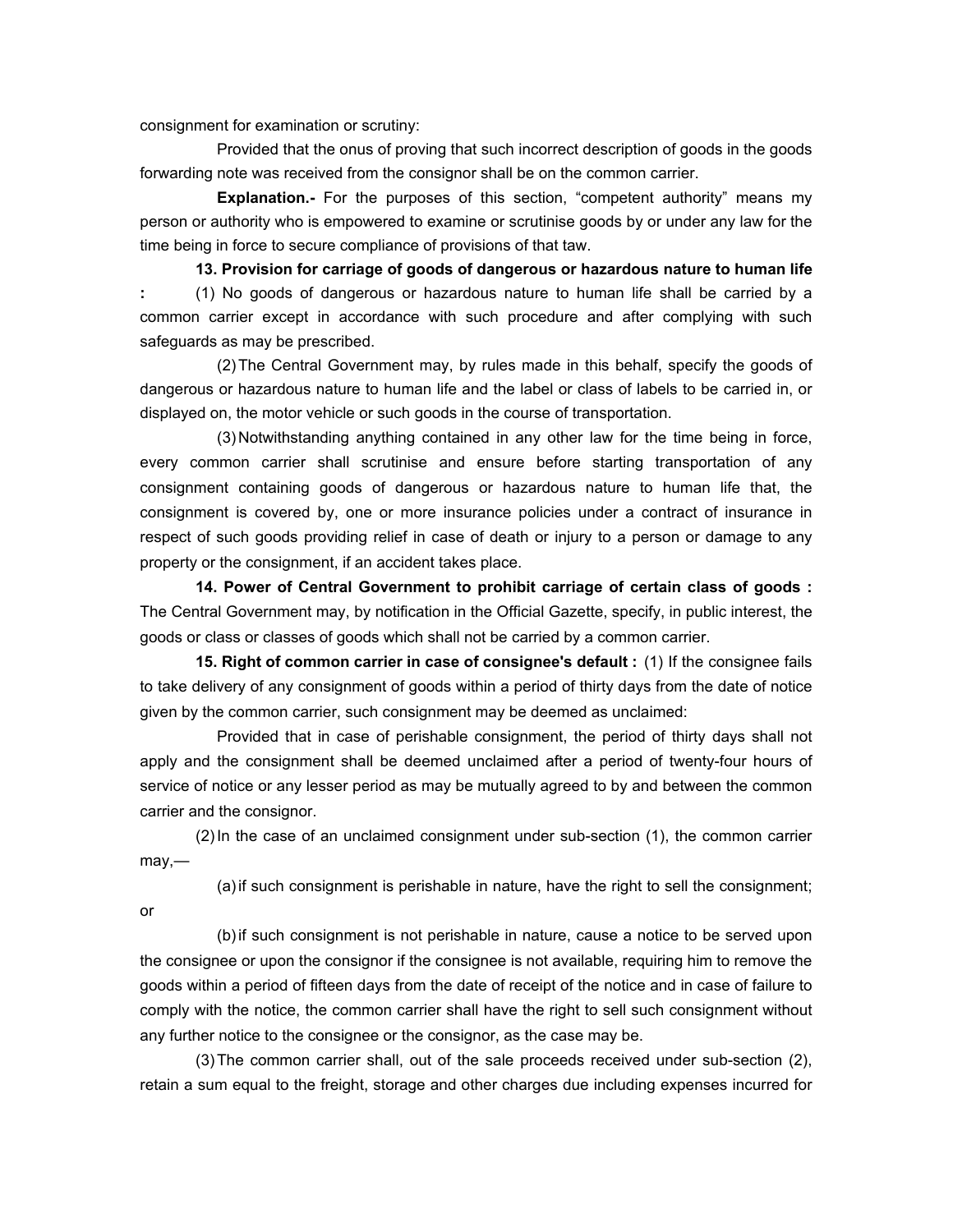the sale, and the surplus, if any, from such sale proceeds shall be returned to the consignee or the consignor, as the case may be.

 (4) Unless otherwise agreed upon between the common carrier and consignor, the common carrier shall be entitled to detain or dispose off the consignment in part or full to recover his dues in the event of the consignee failing to make payment of the freight and other charges payable to the common carrier at the time of taking delivery.

 **16. Notice for institution of a suit :** No suit or other legal proceeding shall be instituted against a common carrier for any loss of, or damage to, the consignment, unless notice in writing of the loss or damage to the consignment has been served on the common carrier before the institution of the suit or other legal proceeding and within one hundred and eighty days from the date of booking of the consignment by the consignor.

 **17.General responsibility of common carrier :** Save as otherwise provided in this Act, a common carrier shall be responsible for the loss, destruction, damage or deterioration in transit or non-delivery of any consignment entrusted to him for carriage, arising from any cause except the following, namely:

(a) act of God;

(b) act of war or public enemy;

(c) riots and civil commotion;

(d) arrest, restraint or seizure under legal process;

 (e) order or restriction or prohibition imposed by the Central Government or a State Government or by an officer or authority subordinate to the Central Government or a State Government authorised by it in this behalf:

 Provided that the common carrier shall not be relieved of its responsibility for the loss, destruction, damage, deterioration or non-delivery of the consignment if the common carrier could have avoided such loss, destruction, damage or deterioration or non-delivery had the common carrier exercised due deligence and care in the carriage of the consignment.

**18. Punishment for contravention in relation to non-registration, carrying goods of dangerous or hazardous nature, or prohibited goods :** (1) Whoever contravenes the provisions of section 3, section 13 or a notification issued under section 14 shall be punishable for the first offence with fine which may extend to five thousand rupees, and for the second or subsequent offence with fine which may extend to ten thousand rupees.

 (2) If the person committing an offence under this Act is a company, every person who, at the time the offence was committed, was in charge of, and was responsible to, the company for the conduct of the business of the company, as well as the company, shall be deemed to be guilty of the offence and shall be liable to be proceeded against and punished accordingly:

 Provided that nothing contained in this sub-section shall render any such person liable to any punishment, if he proves that the offence was committed without his knowledge or that he had exercised all due diligence to prevent the commission of such offence.

 (3) Notwithstanding anything contained in sub-section (1), where any offence under this Act has been committed by a company and it is proved that the offence has been committed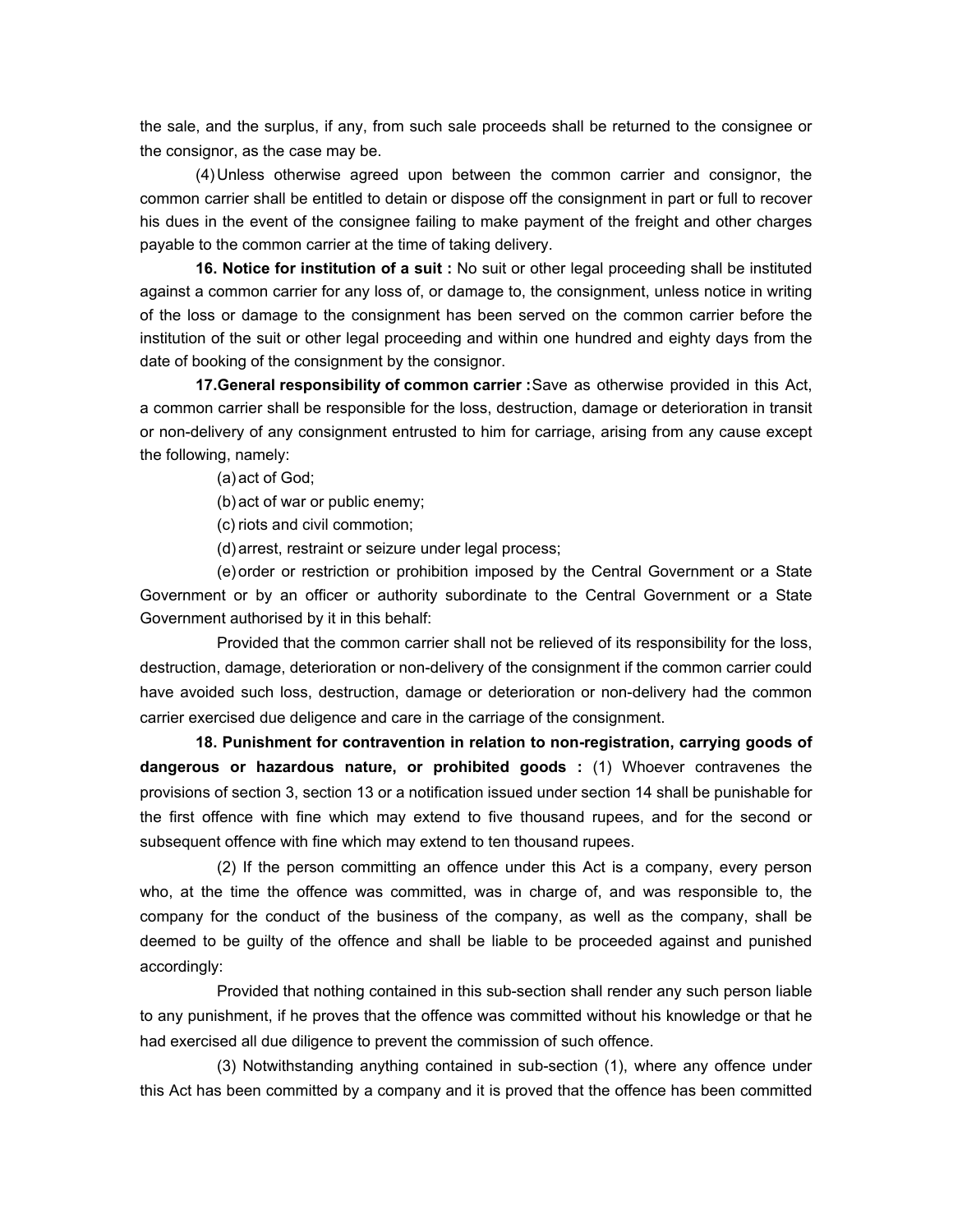with the consent or connivance of, or is attributable to any neglect on the part of, any director, manager, secretary or other officer of the company, such director, manager, secretary or other officer shall be proceeded against and punished accordingly.

**Explanation.** - For the purpose of this section, —--.

 (a) "company" means any body corporate and includes a firm or other association of individuals; and

(b) "director", in relation to a firm, means a partner in the firm.

 **19. Composition of offences :** (1) Any offence committed under section 18, may either before or after the institution of the prosecution, be compounded by such officers or authorities and for such amount as the State Government may, by notification in the Official Gazette, specify.

 (2) Where an offence has been compounded under sub-section (1), the offender shall be discharged and no further proceedings shall be taken against him in respect of such offence.

 **20. Power to make rules :** (1) The Central Government may, by notification in the Official Gazette, make rules for carrying out the provisions of this Act.

 (2) In particular, and without prejudice to the generality of the foregoing power, such rules may provide for all or any of the following matters, namely:.—

 (a) the form and manner of making an application for grant or renewal of a certificate of registration for main office or branch office and the fee thereof under sub-sections (2) and (3) of section 4;

 (b) the other conditions of eligibility which are required to be fulfilled by an applicant under clause (d) of sub-section (4) of section 4;

 (c) the form in which and the conditions subject to which certificate of registration or renewal may be granted under sub-section (5) of section 4;

 (d) the form and manner of maintaining a register under clause (a) of sub-section (7) of section 4;

 (e) the information and return which may be furnished to the registering authority and the transport research wing under clause (c) of sub-section (7) of section 4;

(f) fee for submitting the memorandum of appeal under sub-section (2) of section 6;

 (g) the form and manner in which a goods forwarding note shall be executed by the consignor under sub-section (1) of section 8;

 (h) the form and manner in which a common carrier shall issue goods receipt under sub-section (1) of section 9;

 (i) liability of the common carrier for loss of, or damage to any consignment under sub-section (1) of section 10;

 (j) the procedure and safeguards to be complied with for carrying goods of dangerous or hazardous nature under sub-section (1) of section 13;

 (k) the specification of the goods of dangerous or hazardous nature to human life and the label or class of labels to be carried or displayed in or on the motor vehicle or on such goods in the course of their transportation under sub-section (2) of section 13; and

(I) any other matter which is required to be, or may be, prescribed.